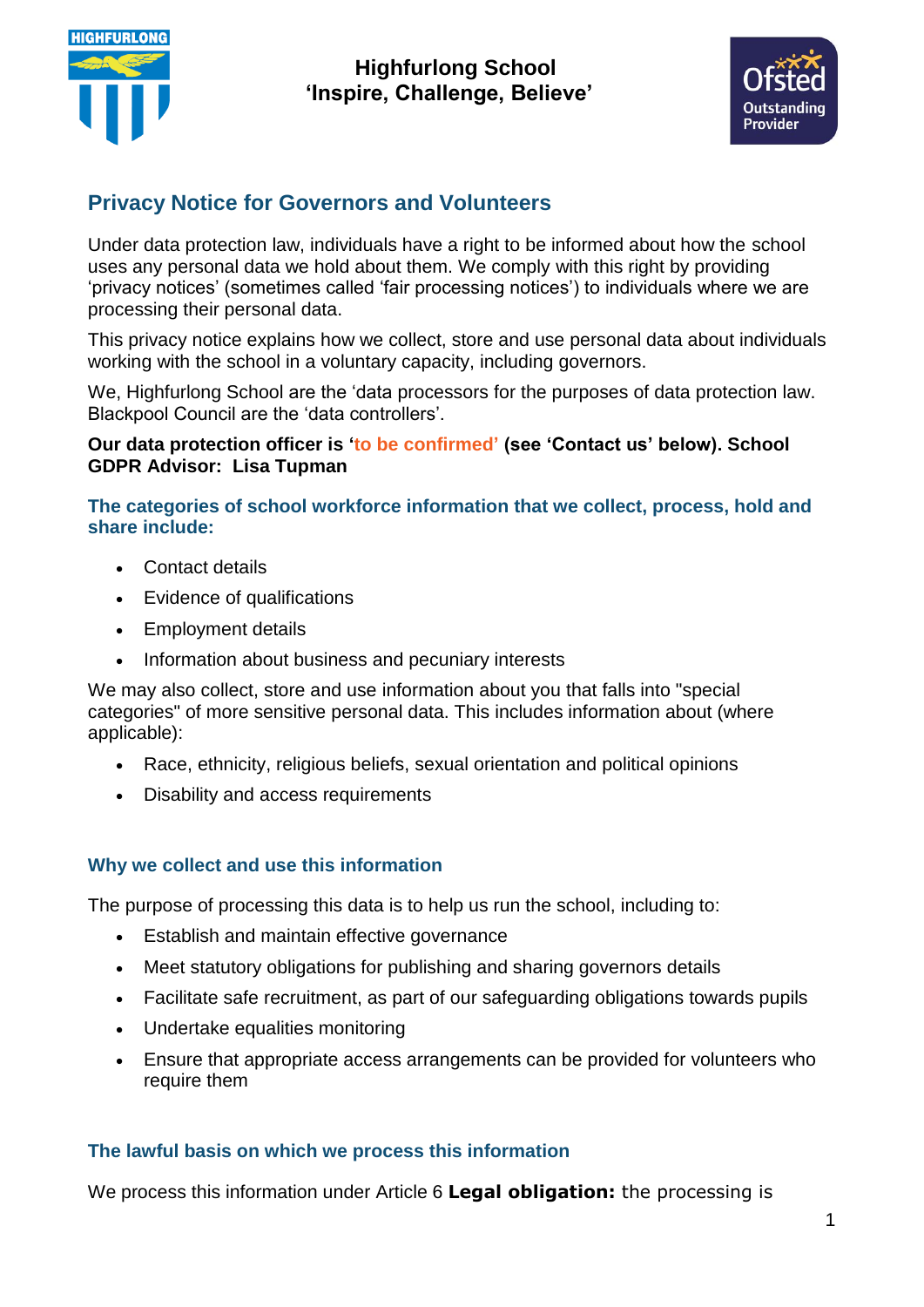

## **Highfurlong School 'Inspire, Challenge, Believe'**



necessary for us to comply with the law (not including contractual obligations).and **Public task:** the processing is necessary for us to perform a task in the public interest or for official functions, and the task or function has a clear basis in law.

And Article 9 "processing is carried out in the course of its legitimate activities with appropriate safeguards by a foundation, association or any other not-for-profit body with a political, philosophical, religious or trade union aim and on condition that the processing relates solely to the members or to former members of the body or to persons who have regular contact with it in connection with its purposes and that the personal data are not disclosed outside that body without the consent of the data subjects from the General Data Protection Regulations May

### **Collecting this information**

Whilst the majority of information you provide to us is mandatory, some of it is provided to us on a voluntary basis. In order to comply with data protection legislation, we will inform you whether you are required to provide certain school workforce information to us or if you have a choice in this.

### **Storing this information**

Personal data is stored in accordance with our data management policy.

We maintain a file to store personal information about all volunteers. The information contained in this file is kept secure and is only used for purposes directly relevant to your work with the school.

When your relationship with the school has ended, we will retain and dispose of your personal information in accordance with our data management policy.

### **Who we share this information with**

We do not share information about you with any third party without your consent unless the law and our policies allow us to do so.

Where it is legally required, or necessary (and it complies with data protection law) we may share personal information about you with:

- Government departments or agencies to meet our legal obligations to share information about governors
- Our local authority to meet our legal obligations to share certain information with it, such as details of governors
- $\bullet$  Suppliers and service providers to enable them to provide the service we have contracted them for, such as governor support
- Professional advisers and consultants
- Employment and recruitment agencies
- Police forces, courts